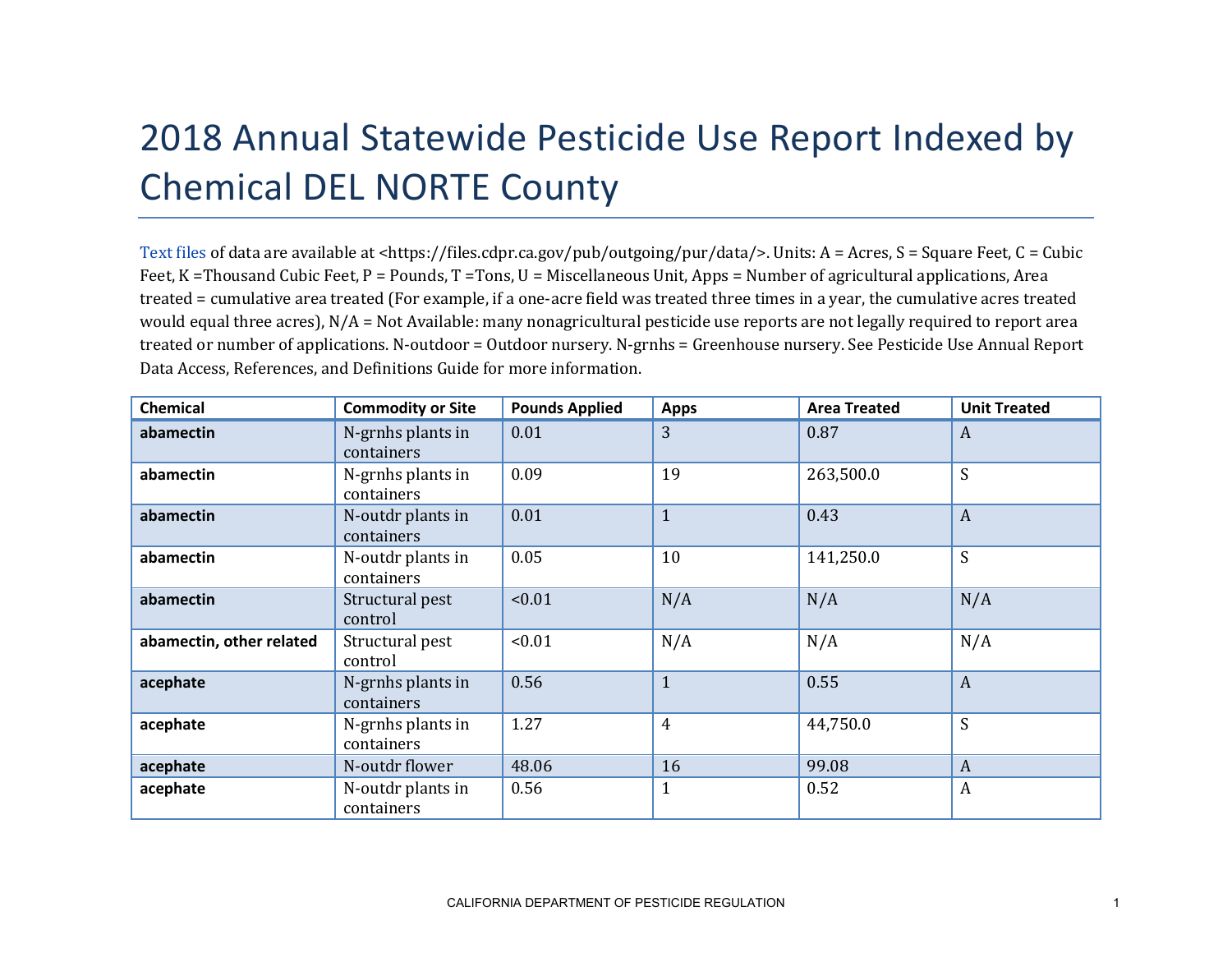| <b>Chemical</b>                                             | <b>Commodity or Site</b>        | <b>Pounds Applied</b> | <b>Apps</b>    | <b>Area Treated</b> | <b>Unit Treated</b> |
|-------------------------------------------------------------|---------------------------------|-----------------------|----------------|---------------------|---------------------|
| acephate                                                    | N-outdr plants in<br>containers | 0.75                  | $\mathbf{1}$   | 25,000.0            | S                   |
| acetamiprid                                                 | N-outdr flower                  | 26.02                 | 39             | 222.32              | $\boldsymbol{A}$    |
| alpha-alkyl (c9-c11)-<br>omega-<br>hydroxypoly(oxyethylene) | N-outdr flower                  | 2.97                  | 12             | 69.1                | $\overline{A}$      |
| alpha-alkyl (c9-c16)-<br>omega-<br>hydroxypoly(oxyethylene) | Forest, timberland              | 122.3                 | 35             | 396.4               | $\mathbf{A}$        |
| aminopyralid,<br>triisopropanolamine salt                   | Rights of way                   | 1.49                  | N/A            | N/A                 | N/A                 |
| azoxystrobin                                                | N-grnhs plants in<br>containers | 0.41                  | 12             | 14.28               | $\mathbf{A}$        |
| azoxystrobin                                                | N-grnhs plants in<br>containers | 3.72                  | 80             | 1,397,250.0         | S                   |
| azoxystrobin                                                | N-outdr flower                  | 4.35                  | $\overline{4}$ | 8.7                 | $\boldsymbol{A}$    |
| azoxystrobin                                                | N-outdr plants in<br>containers | 1.23                  | 11             | 251,500.0           | S                   |
| benzoic acid                                                | Rights of way                   | 1.75                  | N/A            | N/A                 | N/A                 |
| n6-benzyl adenine                                           | N-grnhs plants in<br>containers | 0.04                  | 10             | 1.29                | $\boldsymbol{A}$    |
| n6-benzyl adenine                                           | N-grnhs plants in<br>containers | 0.04                  | 9              | 45,000.0            | S                   |
| n6-benzyl adenine                                           | N-outdr plants in<br>containers | < 0.01                | $\overline{2}$ | 10,000.0            | S                   |
| bifenazate                                                  | N-grnhs plants in<br>containers | 0.99                  | 17             | 312,500.0           | S                   |
| bifenazate                                                  | N-outdr plants in<br>containers | 0.69                  | 8              | 141,250.0           | S                   |
| bifenthrin                                                  | Structural pest<br>control      | 26.87                 | N/A            | N/A                 | N/A                 |
| borax                                                       | Structural pest<br>control      | 0.09                  | N/A            | N/A                 | N/A                 |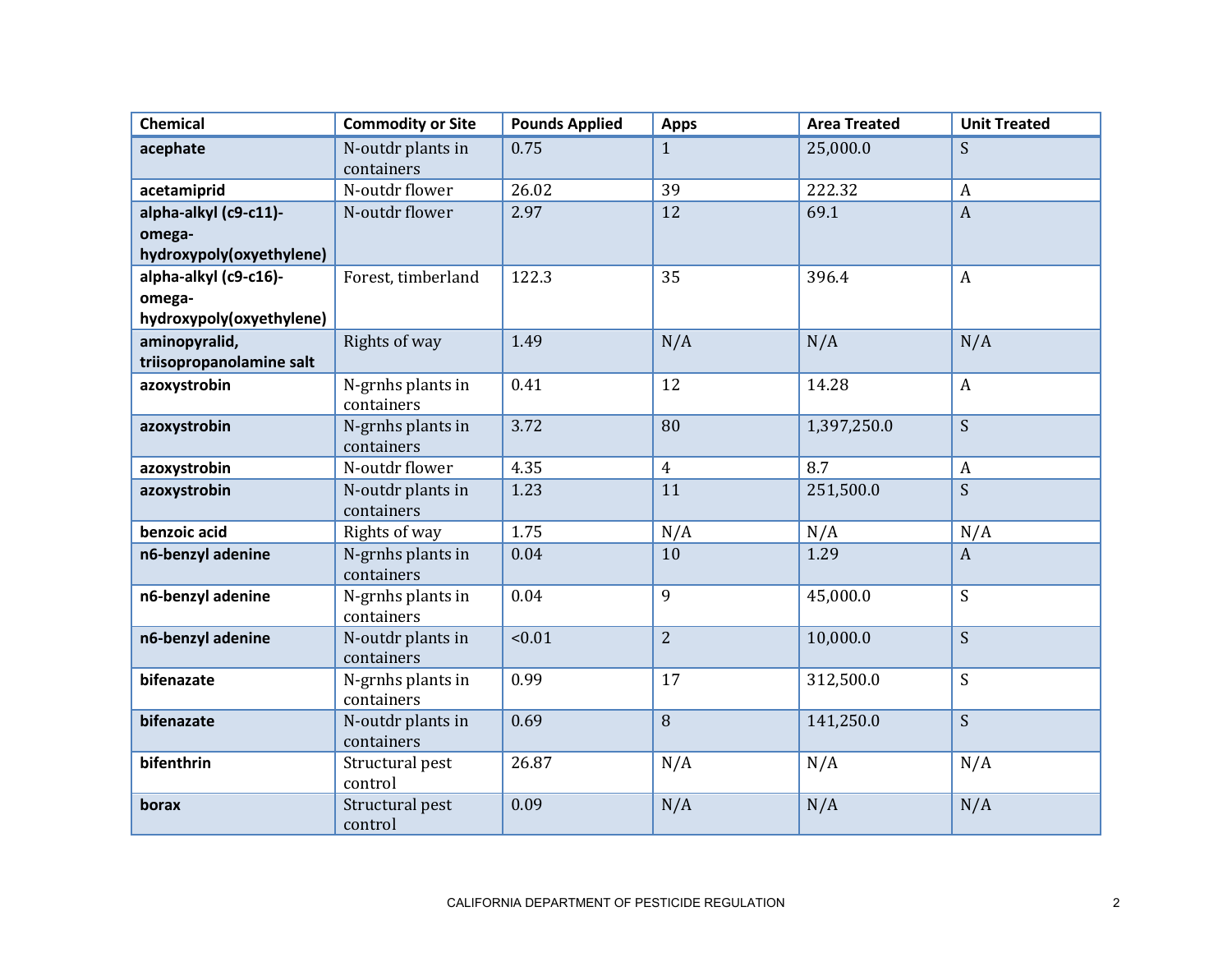| <b>Chemical</b>          | <b>Commodity or Site</b>        | <b>Pounds Applied</b> | <b>Apps</b>    | <b>Area Treated</b> | <b>Unit Treated</b> |
|--------------------------|---------------------------------|-----------------------|----------------|---------------------|---------------------|
| boric acid               | Structural pest<br>control      | 45.49                 | N/A            | N/A                 | N/A                 |
| brodifacoum              | Structural pest<br>control      | < 0.01                | N/A            | N/A                 | N/A                 |
| bromadiolone             | Structural pest<br>control      | 0.15                  | N/A            | N/A                 | N/A                 |
| butyl alcohol            | Forest, timberland              | 10.72                 | 6              | 37.0                | $\boldsymbol{A}$    |
| alpha-(para-tert-        | N-outdr flower                  | 9.83                  | $\overline{3}$ | 30.5                | $\boldsymbol{A}$    |
| butylphenyl)-omega-      |                                 |                       |                |                     |                     |
| hydroxypoly(oxyethylene) |                                 |                       |                |                     |                     |
| phosphate                |                                 |                       |                |                     |                     |
| captan                   | N-outdr flower                  | 304.34                | 22             | 123.27              | $\boldsymbol{A}$    |
| captan                   | N-outdr flower                  | 993.03                | 18             | 15,078,700.0        | $\mathbf U$         |
| carboxin                 | N-outdr flower                  | 234.52                | 22             | 129.62              | $\boldsymbol{A}$    |
| carboxin                 | N-outdr flower                  | 461.75                | 12             | 9,579,000.0         | $\mathbf U$         |
| chlorfenapyr             | N-grnhs plants in<br>containers | 0.38                  | 14             | 138,750.0           | S                   |
| chlorfenapyr             | N-outdr plants in<br>containers | 0.1                   | $\overline{4}$ | 35,000.0            | S                   |
| chlorfenapyr             | Structural pest<br>control      | 0.73                  | N/A            | N/A                 | N/A                 |
| chlorothalonil           | Landscape<br>maintenance        | 3.0                   | N/A            | N/A                 | N/A                 |
| chlorothalonil           | N-grnhs plants in<br>containers | 6.52                  | $\overline{4}$ | 87,500.0            | S                   |
| chlorothalonil           | N-outdr flower                  | 3,838.58              | 598            | 4,789.42            | $\boldsymbol{A}$    |
| chlorothalonil           | N-outdr plants in<br>containers | 22.06                 | 13             | 261,750.0           | S                   |
| chlorpropham             | N-outdr flower                  | 230.34                | 16             | 97.93               | $\mathbf{A}$        |
| chlorsulfuron            | Rights of way                   | 4.69                  | N/A            | N/A                 | N/A                 |
| cholecalciferol          | Structural pest<br>control      | 0.01                  | N/A            | N/A                 | N/A                 |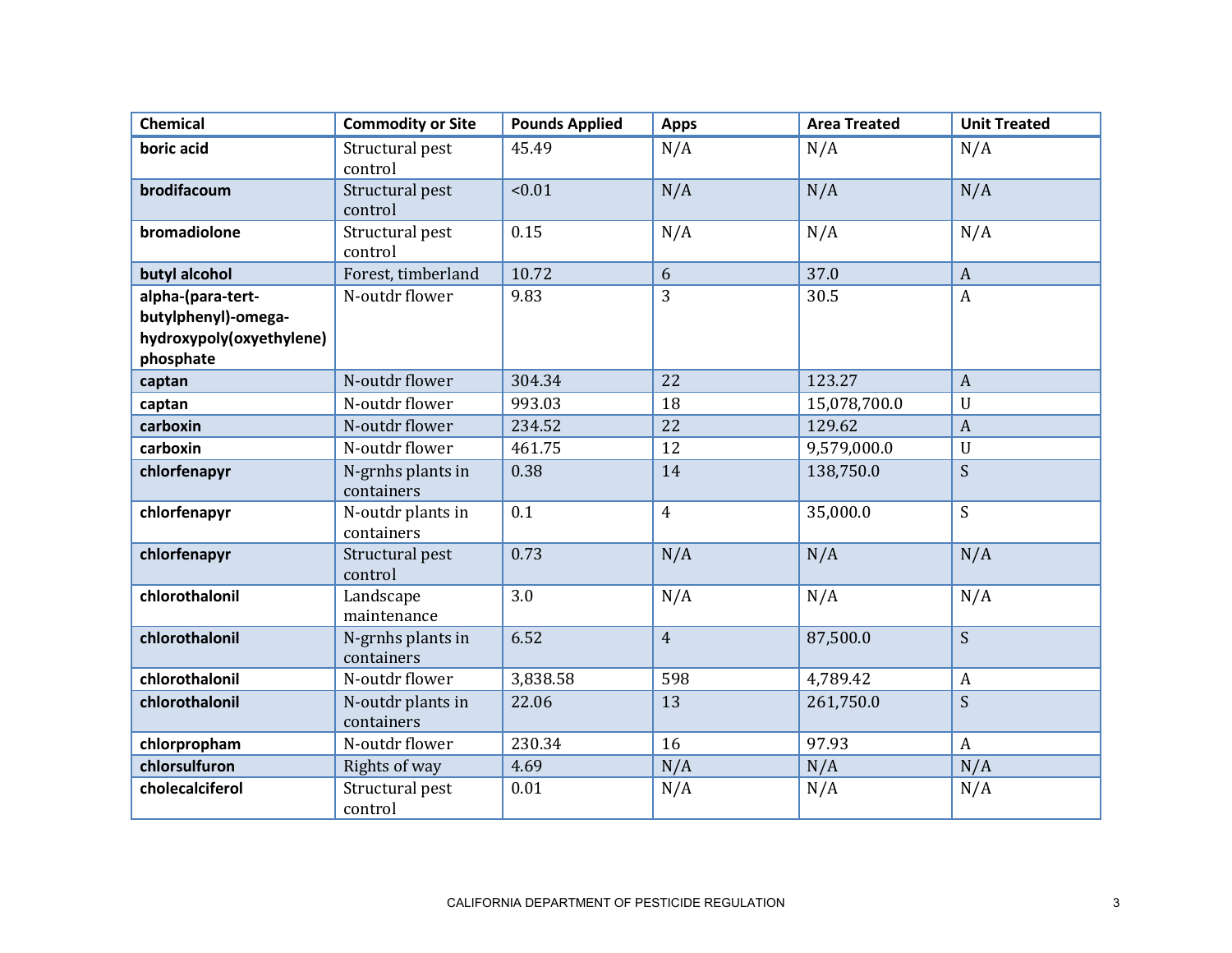| <b>Chemical</b>               | <b>Commodity or Site</b>        | <b>Pounds Applied</b> | <b>Apps</b>    | <b>Area Treated</b> | <b>Unit Treated</b> |
|-------------------------------|---------------------------------|-----------------------|----------------|---------------------|---------------------|
| clarified hydrophobic         | N-grnhs plants in               | 17.46                 | 14             | 136,500.0           | S                   |
| extract of neem oil           | containers                      |                       |                |                     |                     |
| clarified hydrophobic         | N-outdr plants in               | 2.48                  | 3              | 18,750.0            | S                   |
| extract of neem oil           | containers                      |                       |                |                     |                     |
| clopyralid,                   | Forest, timberland              | 79.79                 | 29             | 453.9               | $\boldsymbol{A}$    |
| monoethanolamine salt         |                                 |                       |                |                     |                     |
| copper diammonium             | N-outdr flower                  | 1,528.95              | 219            | 2,022.62            | $\boldsymbol{A}$    |
| diacetate complex             |                                 |                       |                |                     |                     |
| copper hydroxide              | N-outdr flower                  | 6,484.05              | 679            | 5,144.99            | $\boldsymbol{A}$    |
| copper oxychloride            | N-outdr flower                  | 287.63                | 107            | 785.9               | $\boldsymbol{A}$    |
| copper sulfate                | N-grnhs plants in               | 0.13                  | $\overline{2}$ | 0.16                | $\boldsymbol{A}$    |
| (pentahydrate)                | containers                      |                       |                |                     |                     |
| copper sulfate                | N-grnhs plants in               | 0.76                  | 11             | 116,500.0           | S                   |
| (pentahydrate)                | containers                      |                       |                |                     |                     |
| copper sulfate                | N-outdr plants in               | 0.1                   | $\overline{2}$ | 10,500.0            | S.                  |
| (pentahydrate)                | containers                      |                       |                |                     |                     |
| cyfluthrin                    | Structural pest                 | 24.29                 | N/A            | N/A                 | N/A                 |
|                               | control                         |                       |                |                     |                     |
| beta-cyfluthrin               | Structural pest                 | 0.47                  | N/A            | N/A                 | N/A                 |
|                               | control                         |                       |                |                     |                     |
| cypermethrin                  | Structural pest                 | 0.02                  | N/A            | N/A                 | N/A                 |
|                               | control                         |                       |                |                     |                     |
| 2,4-d, butoxyethanol<br>ester | Uncultivated ag                 | 27.61                 | 10             | 9.5                 | $\overline{A}$      |
| daminozide                    |                                 | 1.66                  | 3              | 0.36                | $\boldsymbol{A}$    |
|                               | N-grnhs plants in<br>containers |                       |                |                     |                     |
| daminozide                    | N-grnhs plants in               | 68.57                 | 47             | 255,355.0           | S                   |
|                               | containers                      |                       |                |                     |                     |
| daminozide                    | N-outdr plants in               | 21.87                 | 12             | 66,400.0            | S                   |
|                               | containers                      |                       |                |                     |                     |
| deltamethrin                  | Structural pest                 | 0.3                   | N/A            | N/A                 | N/A                 |
|                               | control                         |                       |                |                     |                     |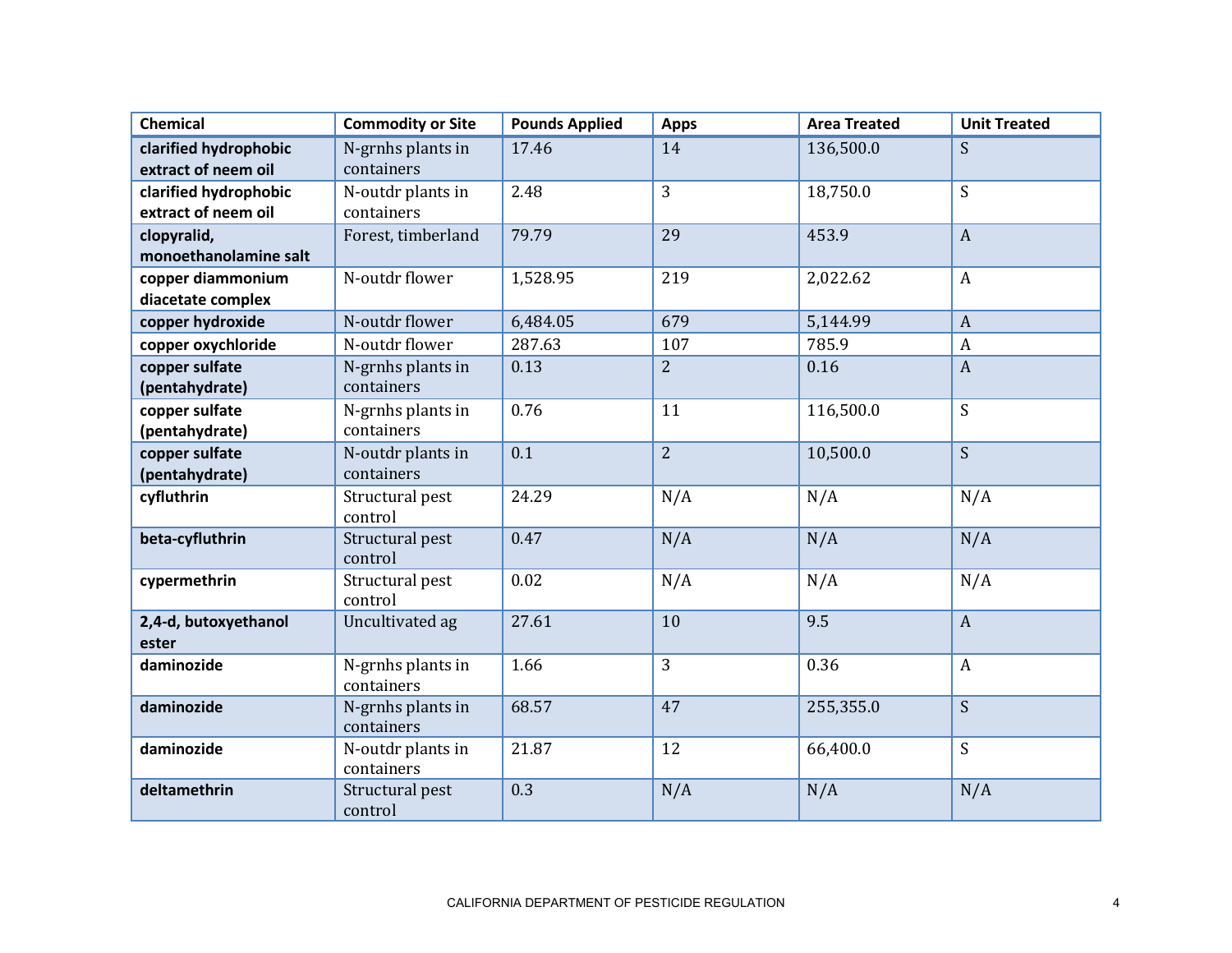| <b>Chemical</b>                     | <b>Commodity or Site</b>        | <b>Pounds Applied</b> | <b>Apps</b>    | <b>Area Treated</b> | <b>Unit Treated</b> |
|-------------------------------------|---------------------------------|-----------------------|----------------|---------------------|---------------------|
| diatomaceous earth                  | Structural pest<br>control      | 3.16                  | N/A            | N/A                 | N/A                 |
| 1,3-dichloropropene                 | Soil<br>fumigation/preplant     | 92,455.55             | 36             | 357.2               | $\mathbf{A}$        |
| diethylene glycol                   | N-outdr flower                  | 1.05                  | $\mathbf{1}$   | 5.05                | $\boldsymbol{A}$    |
| difethialone                        | Structural pest<br>control      | < 0.01                | N/A            | N/A                 | N/A                 |
| diflubenzuron                       | Structural pest<br>control      | < 0.01                | N/A            | N/A                 | N/A                 |
| dimethyl alkyl tertiary<br>amines   | Rights of way                   | 1.91                  | N/A            | N/A                 | N/A                 |
| dimethylpolysiloxane                | Forest, timberland              | 0.11                  | 6              | 37.0                | $\boldsymbol{A}$    |
| dimethylpolysiloxane                | N-outdr flower                  | 6.9                   | 10             | 48.65               | $\boldsymbol{A}$    |
| dinotefuran                         | Structural pest<br>control      | 0.47                  | N/A            | N/A                 | N/A                 |
| diquat dibromide                    | N-grnhs plants in<br>containers | 8.39                  | 3              | 112,500.0           | S                   |
| diquat dibromide                    | N-outdr flower                  | 8.51                  | 6              | 39.0                | $\boldsymbol{A}$    |
| diquat dibromide                    | N-outdr plants in<br>containers | 2.8                   | $\overline{1}$ | 0.86                | $\overline{A}$      |
| diquat dibromide                    | N-outdr plants in<br>containers | 15.85                 | 6              | 180,000.0           | S                   |
| disodium octaborate<br>tetrahydrate | Structural pest<br>control      | 222.44                | N/A            | N/A                 | N/A                 |
| diuron                              | N-outdr flower                  | 1,325.05              | 149            | 1,151.19            | $\boldsymbol{A}$    |
| ethoprop                            | N-outdr flower                  | 1,314.99              | 124            | 344.18              | $\overline{A}$      |
| fenhexamid                          | N-grnhs plants in<br>containers | 1.88                  | 5              | 70,000.0            | S                   |
| fenhexamid                          | N-outdr plants in<br>containers | 1.0                   | $\overline{2}$ | 60,000.0            | S                   |
| fipronil                            | Structural pest<br>control      | 3.39                  | N/A            | N/A                 | N/A                 |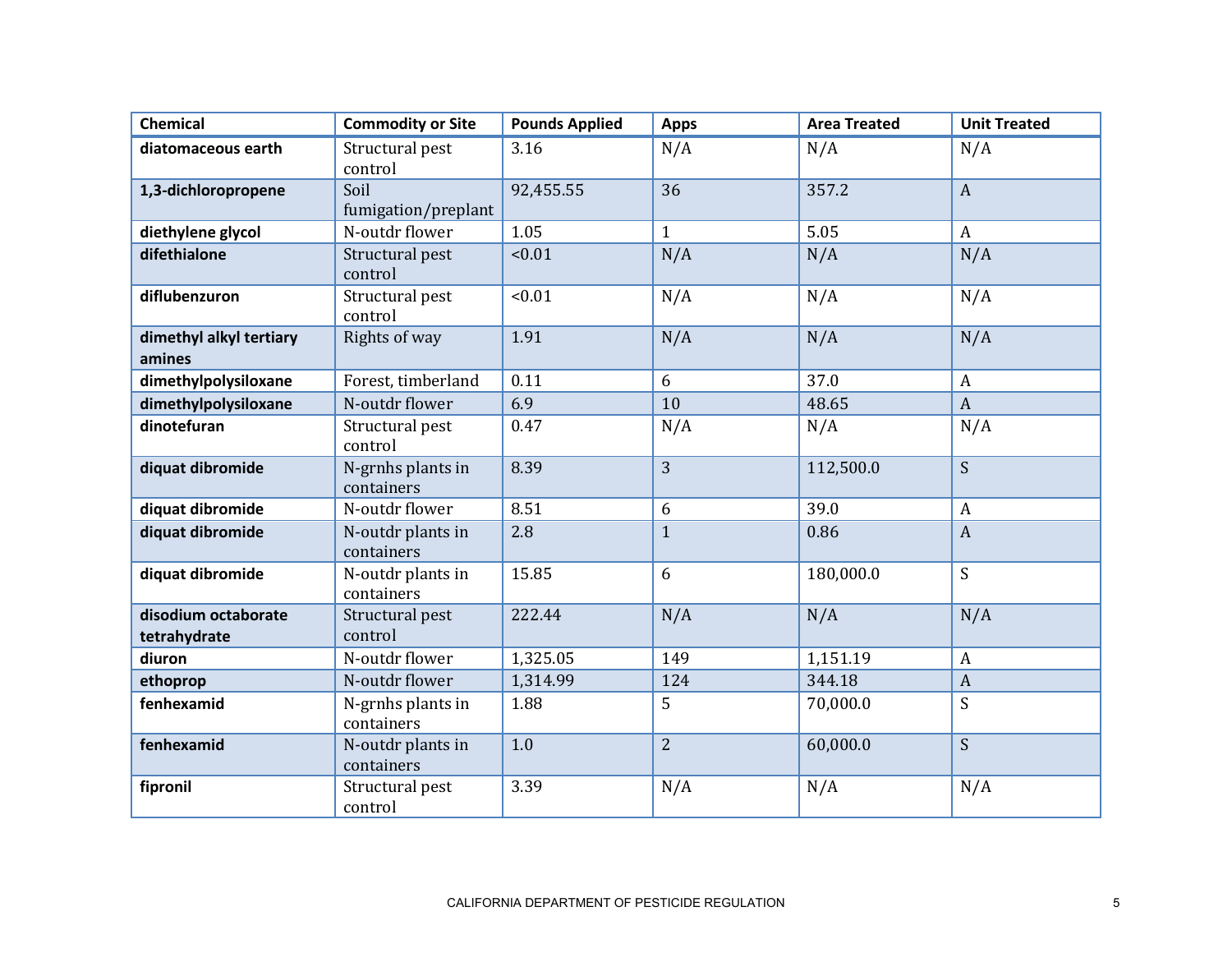| <b>Chemical</b>                    | <b>Commodity or Site</b>        | <b>Pounds Applied</b> | <b>Apps</b>    | <b>Area Treated</b> | <b>Unit Treated</b> |
|------------------------------------|---------------------------------|-----------------------|----------------|---------------------|---------------------|
| fluazinam                          | N-outdr flower                  | 78.66                 | 26             | 151.2               | $\boldsymbol{A}$    |
| flurprimidol                       | N-grnhs plants in<br>containers | 0.03                  | $\overline{4}$ | 6.21                | $\boldsymbol{A}$    |
| fosetyl-al                         | N-grnhs plants in<br>containers | 1.3                   | $\mathbf{1}$   | 1.4                 | $\boldsymbol{A}$    |
| fosetyl-al                         | N-grnhs plants in<br>containers | 0.65                  | $\mathbf{1}$   | 30,000.0            | S                   |
| gibberellins                       | N-grnhs plants in<br>containers | 0.04                  | 10             | 1.29                | $\mathbf{A}$        |
| gibberellins                       | N-grnhs plants in<br>containers | 0.08                  | 16             | 80,500.0            | S                   |
| gibberellins                       | N-outdr plants in<br>containers | < 0.01                | $\overline{2}$ | 10,000.0            | S                   |
| glyphosate,<br>isopropylamine salt | Forest, timberland              | 5.66                  | 3              | 38.5                | $\boldsymbol{A}$    |
| glyphosate,<br>isopropylamine salt | Landscape<br>maintenance        | 11.94                 | N/A            | N/A                 | N/A                 |
| glyphosate,<br>isopropylamine salt | N-grnhs plants in<br>containers | 10.97                 | 3              | 3.15                | $\mathbf{A}$        |
| glyphosate,<br>isopropylamine salt | N-grnhs plants in<br>containers | 67.79                 | 21             | 822,560.0           | S                   |
| glyphosate,<br>isopropylamine salt | N-outdr flower                  | 877.53                | 66             | 552.24              | $\boldsymbol{A}$    |
| glyphosate,<br>isopropylamine salt | N-outdr plants in<br>containers | 2.99                  | $\mathbf{1}$   | 0.86                | $\overline{A}$      |
| glyphosate,<br>isopropylamine salt | N-outdr plants in<br>containers | 56.82                 | 21             | 655,000.0           | S                   |
| glyphosate,<br>isopropylamine salt | Rights of way                   | 20.28                 | N/A            | N/A                 | N/A                 |
| glyphosate, potassium<br>salt      | Rights of way                   | 223.43                | N/A            | N/A                 | N/A                 |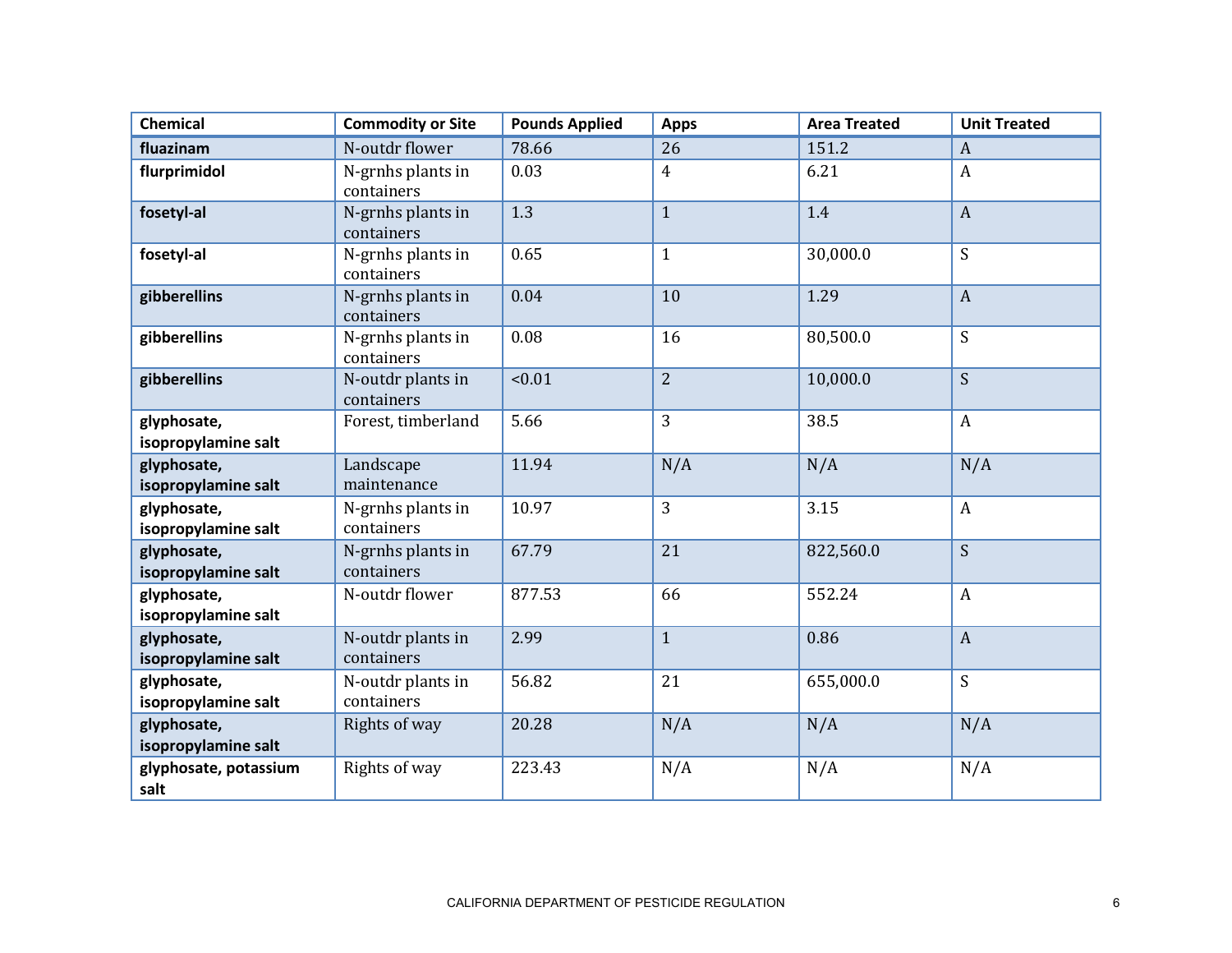| <b>Chemical</b>                            | <b>Commodity or Site</b>        | <b>Pounds Applied</b> | <b>Apps</b>    | <b>Area Treated</b> | <b>Unit Treated</b> |
|--------------------------------------------|---------------------------------|-----------------------|----------------|---------------------|---------------------|
| hydroprene                                 | Structural pest<br>control      | 0.38                  | N/A            | N/A                 | N/A                 |
| imazapyr, isopropylamine<br>salt           | Forest, timberland              | 58.21                 | 27             | 434.9               | $\boldsymbol{A}$    |
| imidacloprid                               | N-grnhs plants in<br>containers | 1.24                  | $\overline{4}$ | 7.07                | $\boldsymbol{A}$    |
| imidacloprid                               | N-grnhs plants in<br>containers | 3.8                   | 30             | 834,000.0           | S                   |
| imidacloprid                               | N-outdr flower                  | 67.01                 | 144            | 941.38              | $\boldsymbol{A}$    |
| imidacloprid                               | N-outdr plants in<br>containers | 1.35                  | 10             | 317,500.0           | S                   |
| imidacloprid                               | Structural pest<br>control      | 1.87                  | N/A            | N/A                 | N/A                 |
| indaziflam                                 | Rights of way                   | 5.29                  | N/A            | N/A                 | N/A                 |
| indoxacarb                                 | Structural pest<br>control      | 0.07                  | N/A            | N/A                 | N/A                 |
| iprodione                                  | N-grnhs plants in<br>containers | 0.28                  | 11             | 19.25               | $\boldsymbol{A}$    |
| iprodione                                  | N-grnhs plants in<br>containers | 0.65                  | 29             | 1,375,000.0         | S                   |
| iprodione                                  | N-outdr flower                  | 332.63                | 126            | 1,008.85            | $\boldsymbol{A}$    |
| iprodione                                  | N-outdr plants in<br>containers | 0.07                  | $\mathbf{1}$   | 2.75                | $\overline{A}$      |
| iprodione                                  | N-outdr plants in<br>containers | 0.04                  | $\overline{2}$ | 100,000.0           | S                   |
| iron phosphate                             | Structural pest<br>control      | 1.31                  | N/A            | N/A                 | N/A                 |
| isopropylamine<br>dodecylbenzene sulfonate | Rights of way                   | 0.12                  | N/A            | N/A                 | N/A                 |
| lambda-cyhalothrin                         | Structural pest<br>control      | 0.15                  | N/A            | N/A                 | N/A                 |
| lecithin                                   | Forest, timberland              | 122.3                 | 35             | 396.4               | $\boldsymbol{A}$    |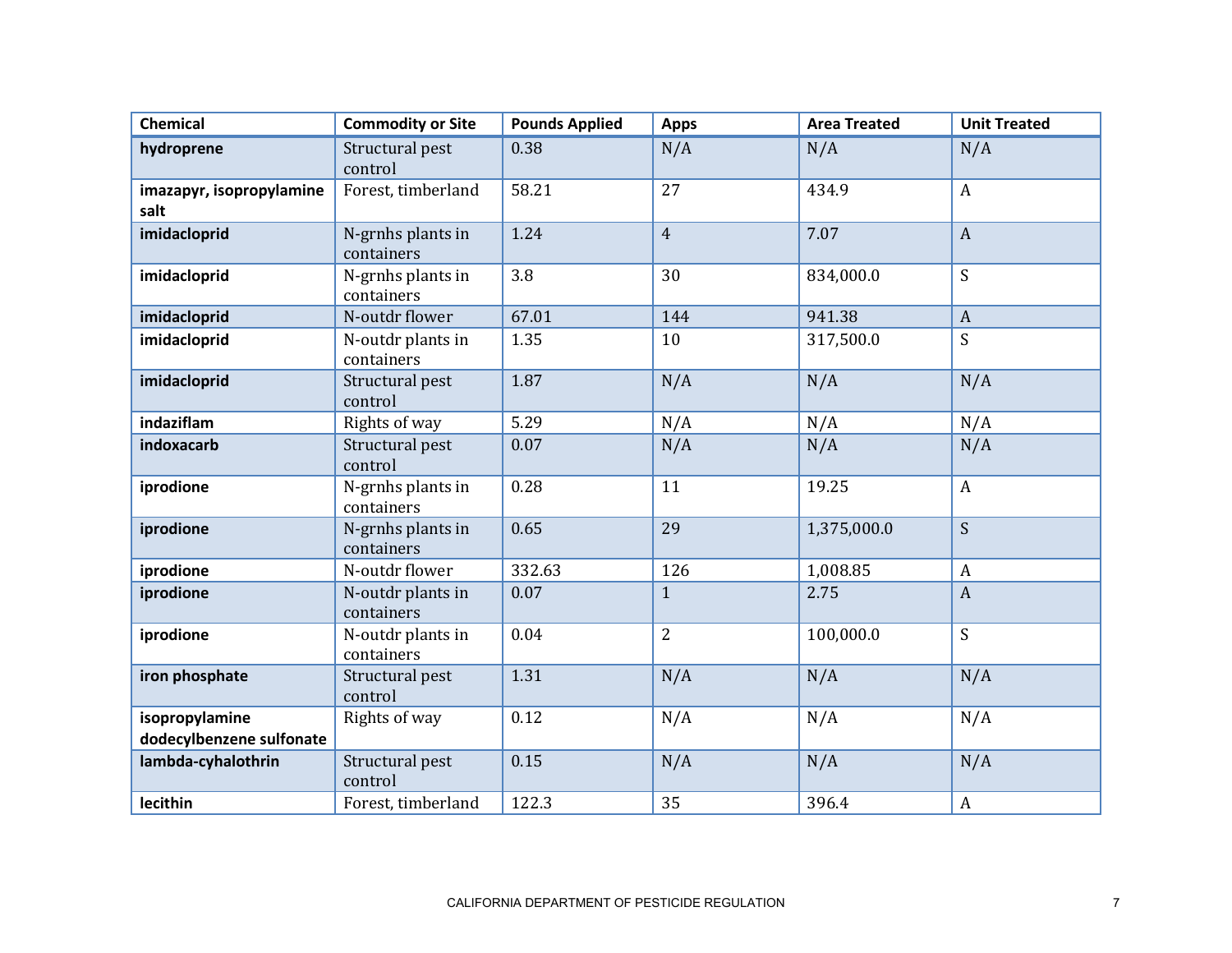| <b>Chemical</b>           | <b>Commodity or Site</b> | <b>Pounds Applied</b> | <b>Apps</b>  | <b>Area Treated</b> | <b>Unit Treated</b> |
|---------------------------|--------------------------|-----------------------|--------------|---------------------|---------------------|
| mancozeb                  | Landscape                | 1.5                   | N/A          | N/A                 | N/A                 |
|                           | maintenance              |                       |              |                     |                     |
| mancozeb                  | N-outdr flower           | 67.43                 | 14           | 75.0                | $\boldsymbol{A}$    |
| mefenoxam                 | N-grnhs plants in        | 0.03                  | $\mathbf{1}$ | 70,000.0            | S                   |
|                           | containers               |                       |              |                     |                     |
| mefenoxam                 | N-outdr flower           | 112.64                | 58           | 195.25              | $\boldsymbol{A}$    |
| metam-sodium              | N-outdr flower           | 61,780.16             | 36           | 198.4               | $\boldsymbol{A}$    |
| metam-sodium              | Soil                     | 21,907.36             | 14           | 69.0                | $\boldsymbol{A}$    |
|                           | fumigation/preplant      |                       |              |                     |                     |
| methiocarb                | N-grnhs plants in        | 0.22                  | $\mathbf{1}$ | 0.02                | $\boldsymbol{A}$    |
|                           | containers               |                       |              |                     |                     |
| methiocarb                | N-grnhs plants in        | 0.12                  | $\mathbf{1}$ | 2,000.0             | S                   |
|                           | containers               |                       |              |                     |                     |
| methiocarb                | N-outdr plants in        | 14.61                 | 10           | 231,250.0           | S                   |
|                           | containers               |                       |              |                     |                     |
| methoprene                | Structural pest          | < 0.01                | N/A          | N/A                 | N/A                 |
|                           | control                  |                       |              |                     |                     |
| s-methoprene              | Structural pest          | 0.01                  | N/A          | N/A                 | N/A                 |
|                           | control                  |                       |              |                     |                     |
| methylated soybean oil    | Forest, timberland       | 20.69                 | 3            | 73.9                | $\mathbf{A}$        |
| methylated soybean oil    | Rights of way            | 64.85                 | N/A          | N/A                 | N/A                 |
| mineral oil               | Forest, timberland       | 967.35                | 20           | 321.0               | $\overline{A}$      |
| mineral oil               | Rights of way            | 3.39                  | N/A          | N/A                 | N/A                 |
| napropamide               | N-outdr flower           | 355.54                | 23           | 194.75              | $\boldsymbol{A}$    |
| alpha-(para-nonylphenyl)- | Forest, timberland       | 148.35                | 29           | 431.9               | $\boldsymbol{A}$    |
| omega-                    |                          |                       |              |                     |                     |
| hydroxypoly(oxyethylene)  |                          |                       |              |                     |                     |
| alpha-(para-nonylphenyl)- | N-outdr flower           | 29.09                 | 3            | 20.61               | $\boldsymbol{A}$    |
| omega-                    |                          |                       |              |                     |                     |
| hydroxypoly(oxyethylene)  |                          |                       |              |                     |                     |
| novaluron                 | Structural pest          | 0.03                  | N/A          | N/A                 | N/A                 |
|                           | control                  |                       |              |                     |                     |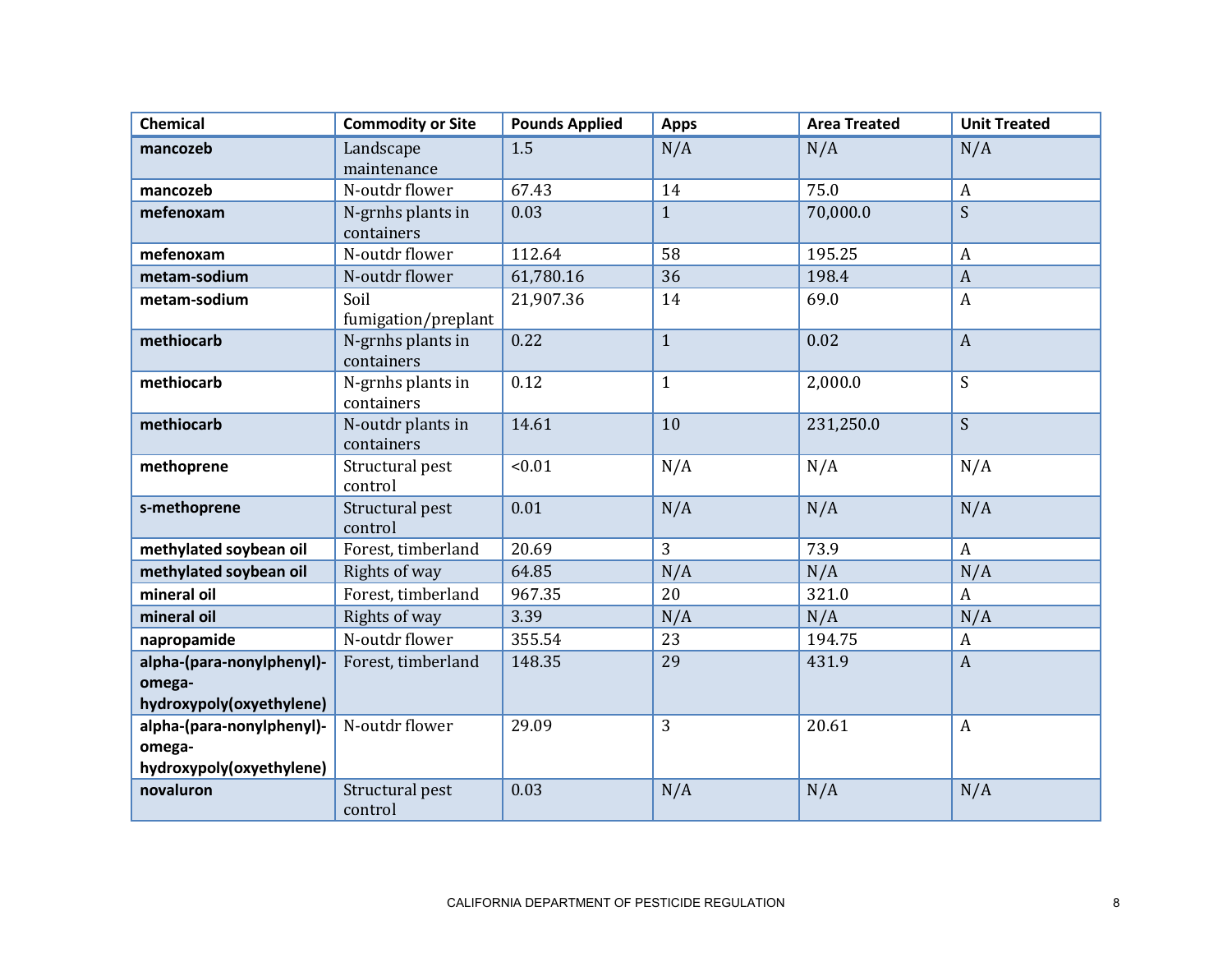| <b>Chemical</b>                         | <b>Commodity or Site</b>        | <b>Pounds Applied</b> | <b>Apps</b>    | <b>Area Treated</b> | <b>Unit Treated</b> |
|-----------------------------------------|---------------------------------|-----------------------|----------------|---------------------|---------------------|
| noviflumuron                            | Structural pest<br>control      | 0.07                  | N/A            | N/A                 | N/A                 |
| n-octyl bicycloheptene<br>dicarboximide | Structural pest<br>control      | 0.3                   | N/A            | N/A                 | N/A                 |
| oleic acid, methyl ester                | Forest, timberland              | 570.75                | 35             | 396.4               | $\boldsymbol{A}$    |
| paclobutrazol                           | N-grnhs plants in<br>containers | 0.08                  | 10             | 1.9                 | $\mathbf{A}$        |
| paclobutrazol                           | N-grnhs plants in<br>containers | 0.01                  | $\overline{2}$ | 20,000.0            | S                   |
| pcnb                                    | N-grnhs plants in<br>containers | 6.3                   | $\overline{4}$ | 320,000.0           | S                   |
| pcnb                                    | N-outdr flower                  | 396.31                | 24             | 138.02              | $\boldsymbol{A}$    |
| pcnb                                    | N-outdr flower                  | 1,048.7               | 18             | 15,078,700.0        | $\mathbf U$         |
| permethrin                              | N-outdr flower                  | 138.07                | 95             | 729.47              | $\boldsymbol{A}$    |
| permethrin                              | Structural pest<br>control      | 0.43                  | N/A            | N/A                 | N/A                 |
| permethrin, other related               | Structural pest<br>control      | < 0.01                | N/A            | N/A                 | N/A                 |
| petroleum oil, paraffin<br>based        | Rights of way                   | 20.32                 | N/A            | N/A                 | N/A                 |
| phenothrin                              | Structural pest<br>control      | 0.06                  | N/A            | N/A                 | N/A                 |
| phenylethyl propionate                  | Structural pest<br>control      | 0.05                  | N/A            | N/A                 | N/A                 |
| phorate                                 | N-outdr flower                  | 1,816.28              | 123            | 345.08              | A                   |
| piperonyl butoxide                      | Structural pest<br>control      | 0.45                  | N/A            | N/A                 | N/A                 |
| piperonyl butoxide, other<br>related    | Structural pest<br>control      | 0.03                  | N/A            | N/A                 | N/A                 |
| polyoxyethylene<br>polyoxypropylene     | N-outdr flower                  | 27.05                 | 9              | 43.6                | $\boldsymbol{A}$    |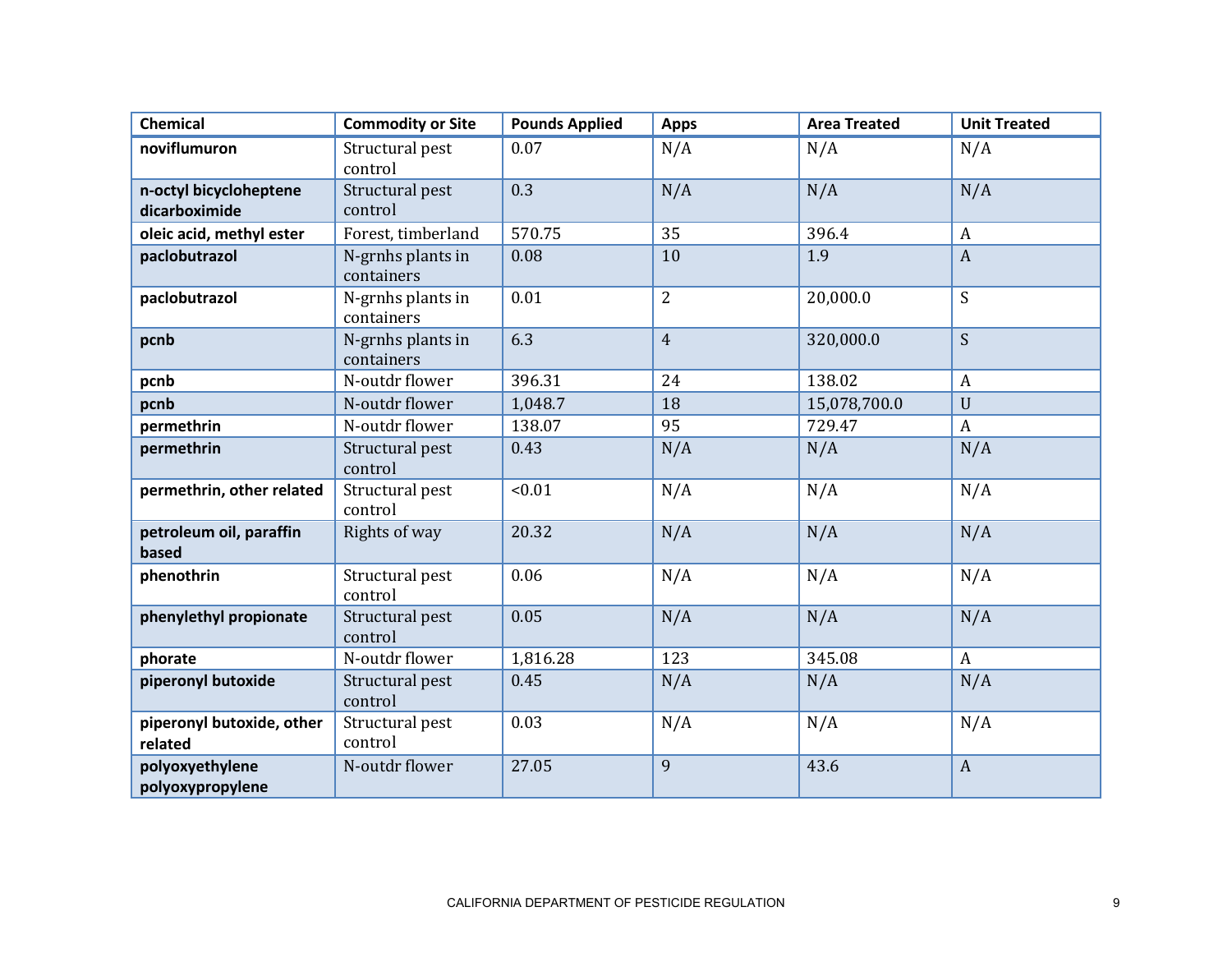| <b>Chemical</b>          | <b>Commodity or Site</b>        | <b>Pounds Applied</b> | <b>Apps</b>  | <b>Area Treated</b> | <b>Unit Treated</b> |
|--------------------------|---------------------------------|-----------------------|--------------|---------------------|---------------------|
| polyoxyethylene sorbitan | Rights of way                   | 0.5                   | N/A          | N/A                 | N/A                 |
| monooleate               |                                 |                       |              |                     |                     |
| polyoxyethylene sorbitan | Rights of way                   | 3.29                  | N/A          | N/A                 | N/A                 |
| trioleate                |                                 |                       |              |                     |                     |
| prallethrin              | Structural pest<br>control      | 0.01                  | N/A          | N/A                 | N/A                 |
| propiconazole            | Landscape<br>maintenance        | 1.02                  | N/A          | N/A                 | N/A                 |
| propiconazole            | N-grnhs plants in<br>containers | 0.05                  | 3            | 12,900.0            | S                   |
| propiconazole            | Turf/sod                        | 0.61                  | N/A          | 1.0                 | $\boldsymbol{A}$    |
| propylene glycol         | N-outdr flower                  | 1.05                  | $\mathbf{1}$ | 5.05                | $\boldsymbol{A}$    |
| pyrethrins               | Structural pest<br>control      | 0.05                  | N/A          | N/A                 | N/A                 |
| pyriproxyfen             | Structural pest<br>control      | 0.13                  | N/A          | N/A                 | N/A                 |
| silica aerogel           | Structural pest<br>control      | 1.48                  | N/A          | N/A                 | N/A                 |
| soybean oil              | Rights of way                   | 73.93                 | N/A          | N/A                 | N/A                 |
| streptomycin sulfate     | N-grnhs plants in<br>containers | 0.42                  | $\mathbf{1}$ | 1.4                 | $\boldsymbol{A}$    |
| streptomycin sulfate     | N-grnhs plants in<br>containers | 0.21                  | $\mathbf{1}$ | 30,000.0            | S                   |
| sulfometuron-methyl      | Forest, timberland              | 45.42                 | 29           | 453.9               | $\mathbf{A}$        |
| sulfometuron-methyl      | Rights of way                   | 0.05                  | N/A          | N/A                 | N/A                 |
| tall oil fatty acids     | Forest, timberland              | 105.84                | 20           | 321.0               | $\boldsymbol{A}$    |
| tall oil fatty acids     | N-outdr flower                  | 1.95                  | $\mathbf{1}$ | 5.05                | $\boldsymbol{A}$    |
| tebuconazole             | N-outdr flower                  | 39.62                 | 28           | 171.2               | $\overline{A}$      |
| thiamethoxam             | Structural pest<br>control      | < 0.01                | N/A          | N/A                 | N/A                 |
| thiophanate-methyl       | N-grnhs plants in<br>containers | 16.25                 | 10           | 17.85               | $\mathbf{A}$        |